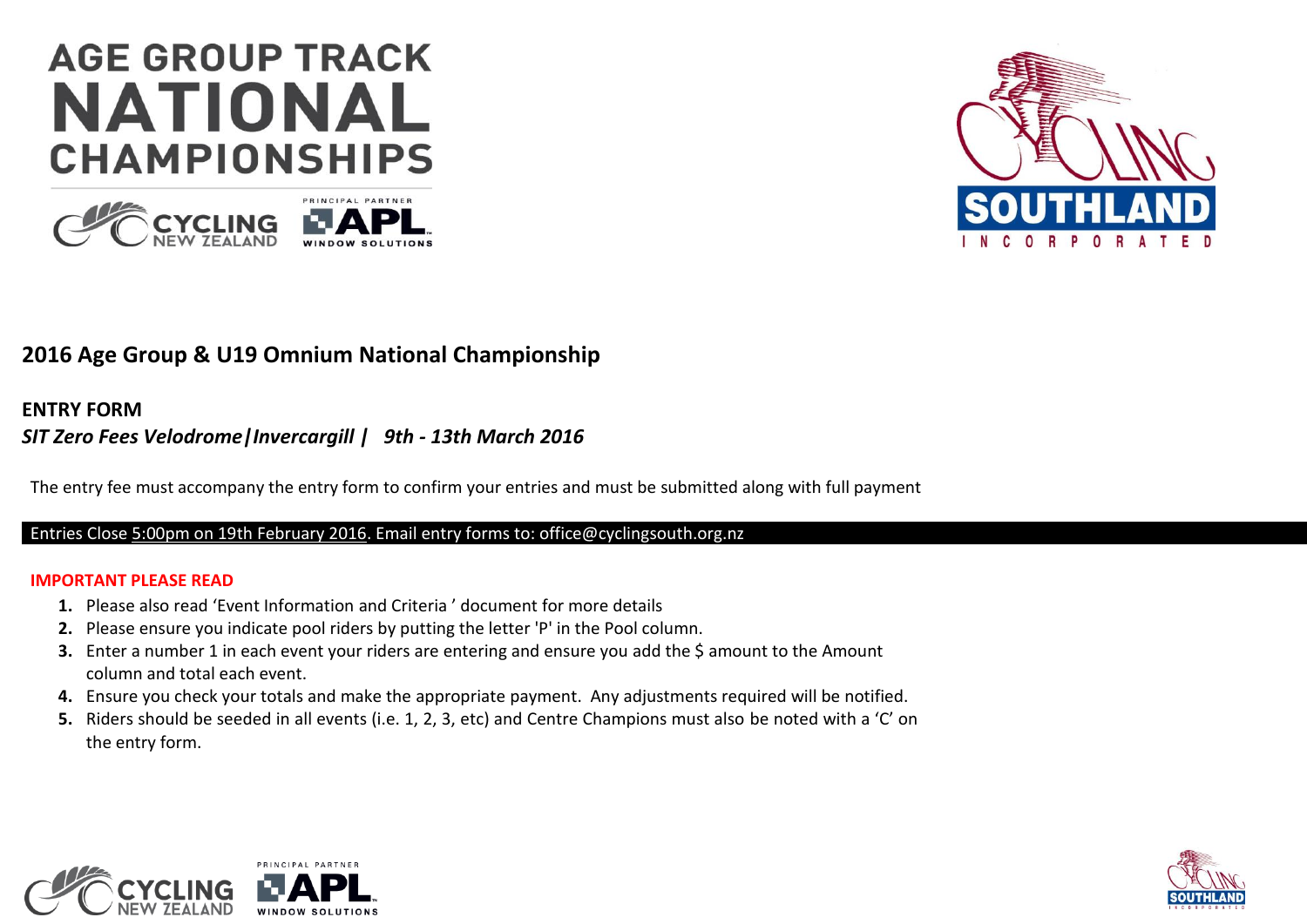| <b>CENTRE DETAILS (please enter all information below)</b> |                      |                |                  |                  |  |
|------------------------------------------------------------|----------------------|----------------|------------------|------------------|--|
| <b>Centre Name:</b>                                        |                      |                |                  |                  |  |
| <b>Centre Secretary/Contact Person:</b>                    |                      |                |                  |                  |  |
| <b>Contact Phone Number(s):</b>                            |                      |                |                  |                  |  |
| <b>Contact Email Address:</b>                              |                      |                |                  |                  |  |
|                                                            | <b>Accommodation</b> | <b>Arrival</b> | <b>Departure</b> | <b>Team Size</b> |  |
| <b>Team Information:</b>                                   |                      | date           | <b>Date</b>      |                  |  |
|                                                            |                      |                |                  |                  |  |

| <b>TEAM OFFICIALS (please enter all information below)</b> |             |              |                                        |  |  |
|------------------------------------------------------------|-------------|--------------|----------------------------------------|--|--|
| See criteria below                                         | <b>Name</b> | Phone<br>No. | <b>Cycling New Zealand Licence No.</b> |  |  |
| <b>Team Manager:</b>                                       |             |              | <b>NZ</b>                              |  |  |
| <b>Assistant Team Manager:</b>                             |             |              | <b>NZ</b>                              |  |  |
| <b>Coaches:</b>                                            |             |              | <b>NZ</b>                              |  |  |
| Handlers (one per 5 riders):                               |             |              | <b>NZ</b>                              |  |  |
| <b>Handlers:</b>                                           |             |              | <b>NZ</b>                              |  |  |
| <b>Handlers:</b>                                           |             |              | <b>NZ</b>                              |  |  |
| <b>Handlers:</b>                                           |             |              | <b>NZ</b>                              |  |  |

**Please note there is a restriction on the number of officials permitted entry into the venue.**

**Each team will be permitted entry/accreditation to the pit for x 1 Manager, x 1 Assist Manager x 1 Coach and x 1 handler per five riders.** 



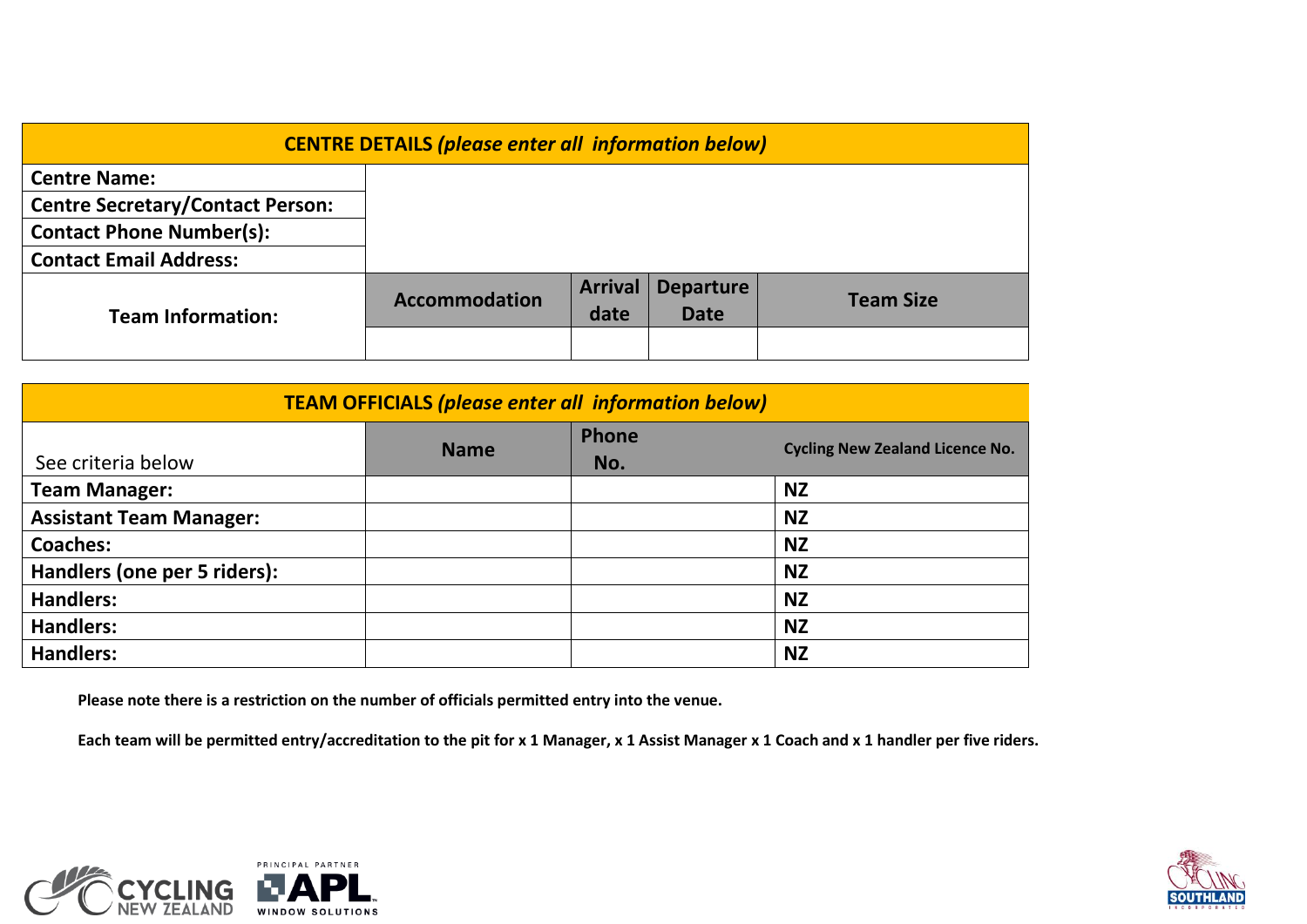## **TEAM ENTRIES**

| U17 Girls - 3000m Team Pursuit |                        |      |                         |         |        |  |
|--------------------------------|------------------------|------|-------------------------|---------|--------|--|
| <b>Name</b>                    | <b>CNZ Licence No.</b> | Pool | Qty                     | Fee     | Amount |  |
|                                | <b>NZ</b>              |      |                         | \$25.00 |        |  |
|                                | <b>NZ</b>              |      |                         | \$25.00 |        |  |
|                                | <b>NZ</b>              |      |                         | \$25.00 |        |  |
|                                | <b>NZ</b>              |      |                         | \$25.00 |        |  |
|                                | <b>NZ</b>              |      |                         | \$25.00 |        |  |
|                                |                        |      | <b>Entry Fee Total:</b> |         |        |  |

| U17 Boys - 3000m Team Pursuit |                        |      |                         |         |               |  |
|-------------------------------|------------------------|------|-------------------------|---------|---------------|--|
| <b>Name</b>                   | <b>CNZ Licence No.</b> | Pool | Qty                     | Fee     | <b>Amount</b> |  |
|                               | <b>NZ</b>              |      |                         | \$25.00 |               |  |
|                               | <b>NZ</b>              |      |                         | \$25.00 |               |  |
|                               | <b>NZ</b>              |      |                         | \$25.00 |               |  |
|                               | <b>NZ</b>              |      |                         | \$25.00 |               |  |
|                               | <b>NZ</b>              |      |                         | \$25.00 |               |  |
|                               |                        |      | <b>Entry Fee Total:</b> |         |               |  |

| Masters Women (Cat 1 & 2) - 500m Team Sprint |                        |      |     |            |               |
|----------------------------------------------|------------------------|------|-----|------------|---------------|
| <b>Name</b>                                  | <b>CNZ Licence No.</b> | Pool | Qty | <b>Fee</b> | <b>Amount</b> |
|                                              | <b>NZ</b>              |      |     | \$30.00    |               |
|                                              | <b>NZ</b>              |      |     | \$30.00    |               |
|                                              | <b>NZ</b>              |      |     | \$30.00    |               |
|                                              | <b>NZ</b>              |      |     | \$30.00    |               |
|                                              | <b>NZ</b>              |      |     | \$30.00    |               |
|                                              | <b>NZ</b>              |      |     | \$30.00    |               |
| <b>Entry Fee Total:</b>                      |                        |      |     |            |               |



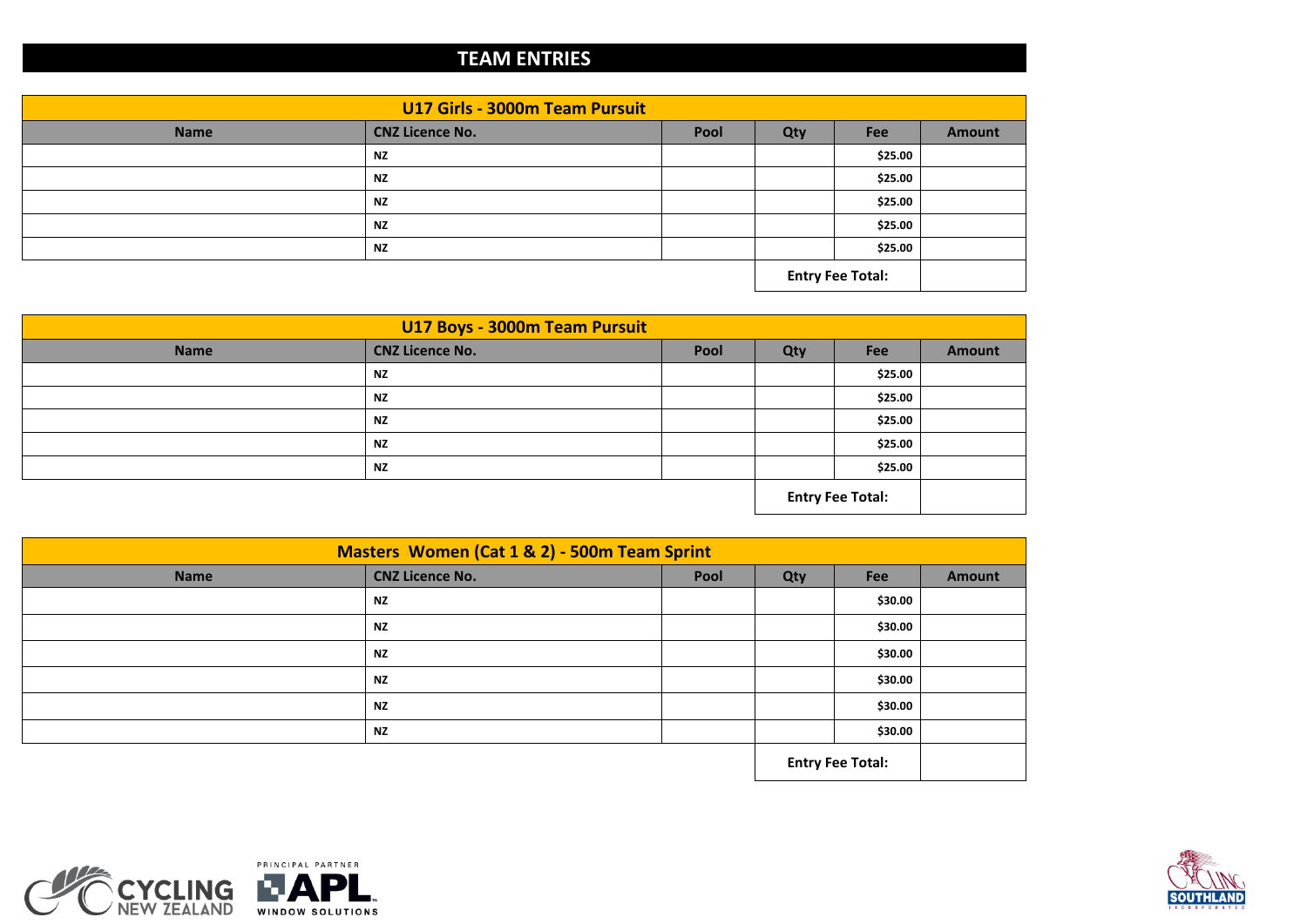| Masters Men (Cat 1, 2 & 3) - 750m Team Sprint - 120 Years |                                        |      |                         |         |               |  |
|-----------------------------------------------------------|----------------------------------------|------|-------------------------|---------|---------------|--|
| <b>Name</b>                                               | <b>Cycling New Zealand Licence No.</b> | Pool | Qty                     | Fee     | <b>Amount</b> |  |
|                                                           | <b>NZ</b>                              |      |                         | \$30.00 |               |  |
|                                                           | <b>NZ</b>                              |      |                         | \$30.00 |               |  |
|                                                           | <b>NZ</b>                              |      |                         | \$30.00 |               |  |
|                                                           | <b>NZ</b>                              |      |                         | \$30.00 |               |  |
|                                                           | <b>NZ</b>                              |      |                         | \$30.00 |               |  |
|                                                           | <b>NZ</b>                              |      |                         | \$30.00 |               |  |
|                                                           | <b>NZ</b>                              |      |                         | \$30.00 |               |  |
|                                                           |                                        |      | <b>Entry Fee Total:</b> |         |               |  |

| U17 Girls - 500m Team Sprint                                  |           |  |                         |         |               |  |
|---------------------------------------------------------------|-----------|--|-------------------------|---------|---------------|--|
| <b>Cycling New Zealand Licence No.</b><br><b>Name</b><br>Pool |           |  |                         | Fee     | <b>Amount</b> |  |
|                                                               | <b>NZ</b> |  |                         | \$25.00 |               |  |
|                                                               | <b>NZ</b> |  |                         | \$25.00 |               |  |
|                                                               | <b>NZ</b> |  |                         | \$25.00 |               |  |
|                                                               | <b>NZ</b> |  |                         | \$25.00 |               |  |
|                                                               | <b>NZ</b> |  |                         | \$25.00 |               |  |
|                                                               |           |  | <b>Entry Fee Total:</b> |         |               |  |

| <b>U17 Boys - 750m Team Sprint</b> |           |     |                         |         |  |
|------------------------------------|-----------|-----|-------------------------|---------|--|
| <b>Name</b>                        | Qty       | Fee | <b>Amount</b>           |         |  |
|                                    | <b>NZ</b> |     |                         | \$25.00 |  |
|                                    | <b>NZ</b> |     |                         | \$25.00 |  |
|                                    | <b>NZ</b> |     |                         | \$25.00 |  |
|                                    | <b>NZ</b> |     |                         | \$25.00 |  |
|                                    | <b>NZ</b> |     |                         | \$25.00 |  |
|                                    |           |     | <b>Entry Fee Total:</b> |         |  |

| Enter this amount on the final page to reconcile your total amount | Sub          |  |
|--------------------------------------------------------------------|--------------|--|
|                                                                    | <b>Total</b> |  |



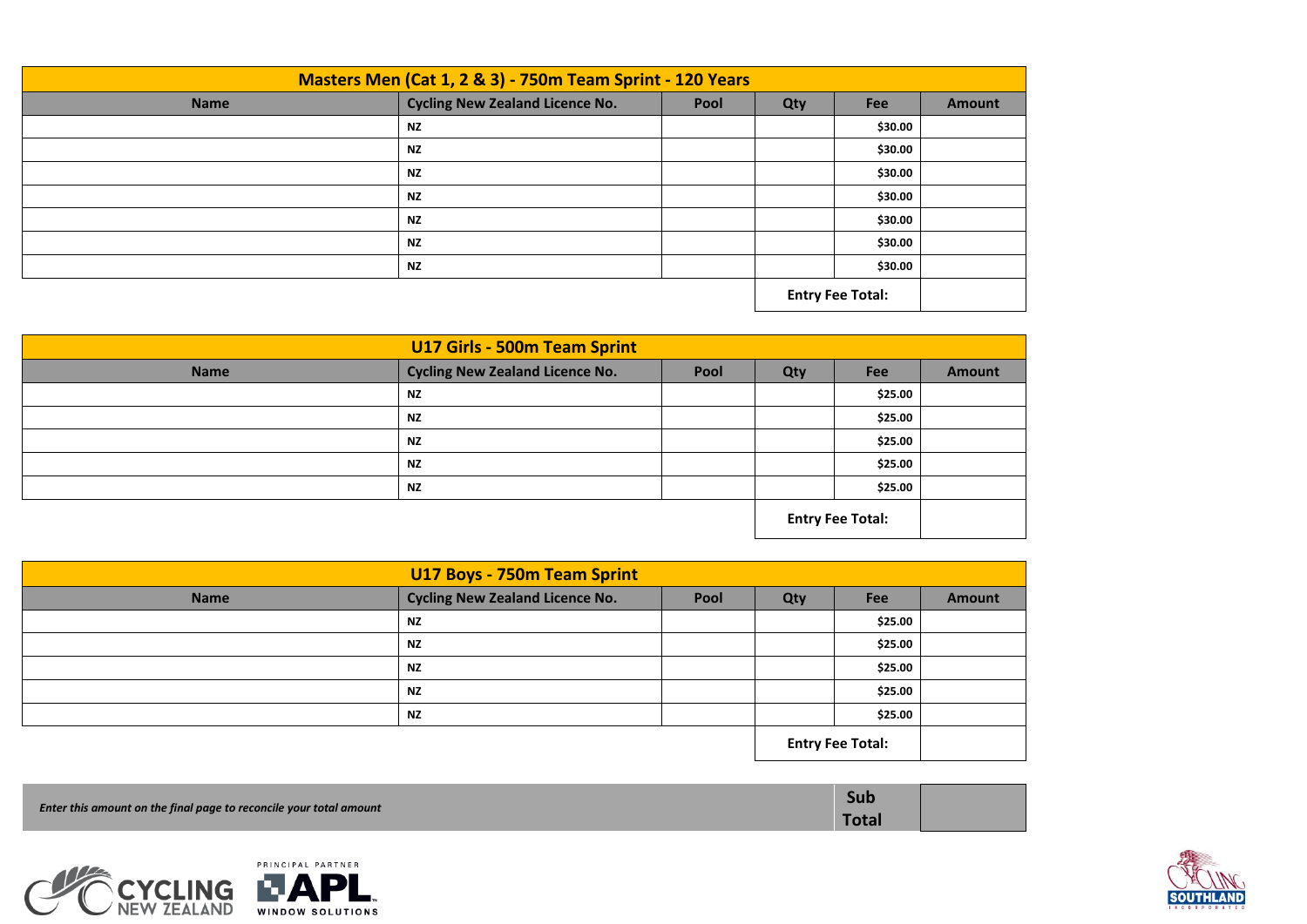# **Omnium Entries**

| <b>U19 Men Omnium</b> |                                        |                        |                         |            |               |
|-----------------------|----------------------------------------|------------------------|-------------------------|------------|---------------|
| <b>Name</b>           | <b>Cycling New Zealand Licence No.</b> | <b>UCI Licence No.</b> | Qty                     | <b>Fee</b> | <b>Amount</b> |
|                       | <b>NZ</b>                              | <b>NZL</b>             |                         | \$120.00   |               |
|                       | <b>NZ</b>                              | <b>NZL</b>             |                         | \$120.00   |               |
|                       | <b>NZ</b>                              | <b>NZL</b>             |                         | \$120.00   |               |
|                       | <b>NZ</b>                              | <b>NZL</b>             |                         | \$120.00   |               |
|                       | <b>NZ</b>                              | <b>NZL</b>             |                         | \$120.00   |               |
|                       |                                        |                        | <b>Entry Fee Total:</b> |            |               |

| <b>U19 Women Omnium</b> |                                        |                        |                         |            |               |  |
|-------------------------|----------------------------------------|------------------------|-------------------------|------------|---------------|--|
| <b>Name</b>             | <b>Cycling New Zealand Licence No.</b> | <b>UCI Licence No.</b> | Qty                     | <b>Fee</b> | <b>Amount</b> |  |
|                         | <b>NZ</b>                              | <b>NZL</b>             |                         | \$120.00   |               |  |
|                         | <b>NZ</b>                              | <b>NZL</b>             |                         | \$120.00   |               |  |
|                         | <b>NZ</b>                              | <b>NZL</b>             |                         | \$120.00   |               |  |
|                         | <b>NZ</b>                              | <b>NZL</b>             |                         | \$120.00   |               |  |
|                         | <b>NZ</b>                              | <b>NZL</b>             |                         | \$120.00   |               |  |
|                         |                                        |                        | <b>Entry Fee Total:</b> |            |               |  |

| <b>Enter this amount on the final page to reconcile your total amount</b> | <b>Sub Total</b> |  |
|---------------------------------------------------------------------------|------------------|--|
|---------------------------------------------------------------------------|------------------|--|



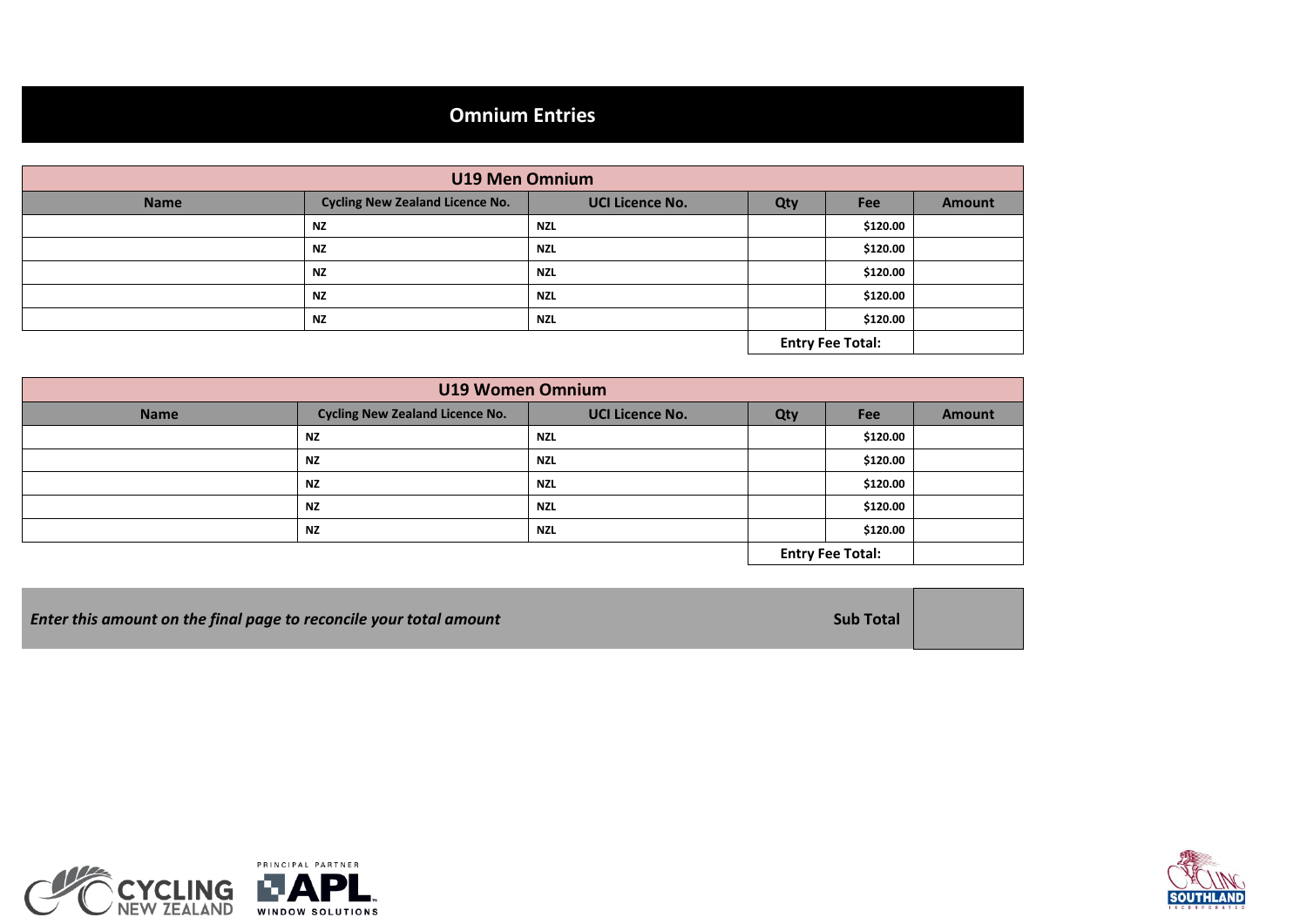## **INDIVIDUAL ENTRIES**

#### **IMPORTANT PLEASE READ**

**1. Masters Individual Pursuit and Time Trial are in 5 year age groups. See Separate entry boxes below.**

|      | <b>Masters Women Cat 1 (35 - 44 Years)</b> |  |         |        |  |                        |                                    |        |  |  |  |
|------|--------------------------------------------|--|---------|--------|--|------------------------|------------------------------------|--------|--|--|--|
| Name | <b>Cycling New Zealand</b><br>Licence No.  |  | Scratch | Keirin |  | Total<br>No.<br>Events | Entry fee per<br><b>Each Event</b> | Amount |  |  |  |
|      | <b>NZ</b>                                  |  |         |        |  |                        | \$30.00                            |        |  |  |  |
|      | <b>NZ</b>                                  |  |         |        |  |                        | \$30.00                            |        |  |  |  |
|      | <b>NZ</b>                                  |  |         |        |  |                        | \$30.00                            |        |  |  |  |
|      | <b>NZ</b>                                  |  |         |        |  |                        | \$30.00                            |        |  |  |  |
|      | <b>NZ</b>                                  |  |         |        |  |                        | \$30.00                            |        |  |  |  |
|      |                                            |  |         |        |  |                        |                                    |        |  |  |  |

| Masters Women Cat 2 (45 + years) |                                           |  |         |               |  |                        |                                           |        |  |  |
|----------------------------------|-------------------------------------------|--|---------|---------------|--|------------------------|-------------------------------------------|--------|--|--|
| Name                             | <b>Cycling New Zealand</b><br>Licence No. |  | Scratch | <b>Keirin</b> |  | Total<br>No.<br>Events | <b>Entry fee per</b><br><b>Each Event</b> | Amount |  |  |
|                                  | <b>NZ</b>                                 |  |         |               |  | $\mathbf 0$            | \$30.00                                   |        |  |  |
|                                  | <b>NZ</b>                                 |  |         |               |  | 0                      | \$30.00                                   |        |  |  |
|                                  | <b>NZ</b>                                 |  |         |               |  | $\mathbf 0$            | \$30.00                                   |        |  |  |
|                                  | <b>NZ</b>                                 |  |         |               |  | 0                      | \$30.00                                   |        |  |  |
|                                  | <b>NZ</b>                                 |  |         |               |  | 0                      | \$30.00                                   |        |  |  |
|                                  |                                           |  |         |               |  |                        | <b>Entry Fee</b>                          |        |  |  |
|                                  |                                           |  |         |               |  |                        | Total:                                    |        |  |  |



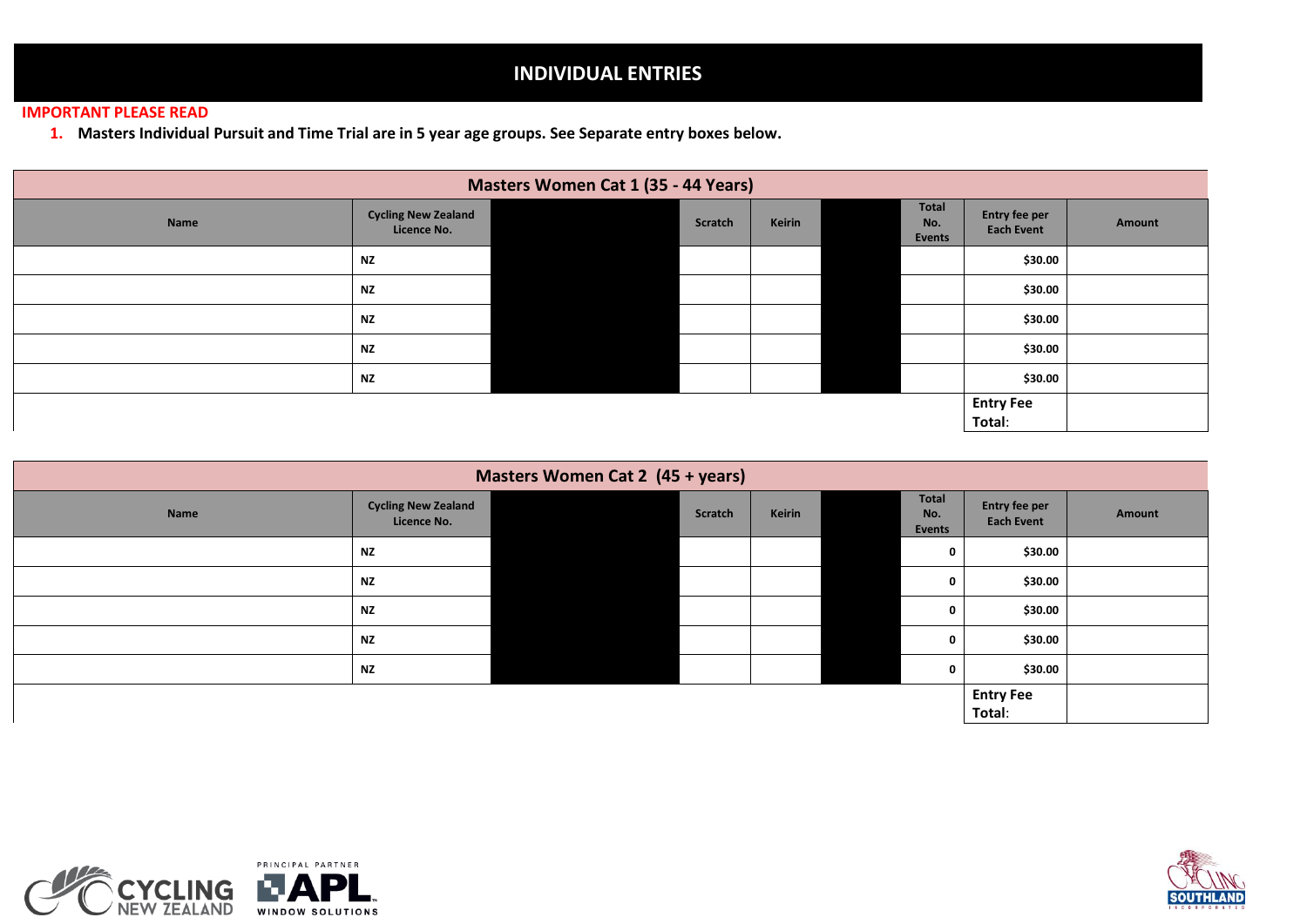| <b>Masters Women 1 (35 - 39 Years)</b> |                                           |                      |                    |  |                        |                                    |        |  |  |
|----------------------------------------|-------------------------------------------|----------------------|--------------------|--|------------------------|------------------------------------|--------|--|--|
| Name                                   | <b>Cycling New Zealand</b><br>Licence No. | 2000m Ind<br>Pursuit | 500m Time<br>Trial |  | Total<br>No.<br>Events | Entry fee per<br><b>Each Event</b> | Amount |  |  |
|                                        | <b>NZ</b>                                 |                      |                    |  |                        | \$30.00                            |        |  |  |
|                                        | <b>NZ</b>                                 |                      |                    |  |                        | \$30.00                            |        |  |  |
|                                        | <b>NZ</b>                                 |                      |                    |  |                        | \$30.00                            |        |  |  |
|                                        | <b>NZ</b>                                 |                      |                    |  |                        | \$30.00                            |        |  |  |
|                                        |                                           |                      |                    |  |                        | <b>Entry Fee</b>                   |        |  |  |
|                                        |                                           |                      |                    |  |                        | Total:                             |        |  |  |

|      | <b>Masters Women 2 (40 - 44 years)</b>    |                      |                    |  |                        |                                    |        |  |  |  |  |
|------|-------------------------------------------|----------------------|--------------------|--|------------------------|------------------------------------|--------|--|--|--|--|
| Name | <b>Cycling New Zealand</b><br>Licence No. | 2000m Ind<br>Pursuit | 500m Time<br>Trial |  | Total<br>No.<br>Events | Entry fee per<br><b>Each Event</b> | Amount |  |  |  |  |
|      | <b>NZ</b>                                 |                      |                    |  |                        | \$30.00                            |        |  |  |  |  |
|      | <b>NZ</b>                                 |                      |                    |  |                        | \$30.00                            |        |  |  |  |  |
|      | <b>NZ</b>                                 |                      |                    |  |                        | \$30.00                            |        |  |  |  |  |
|      | <b>NZ</b>                                 |                      |                    |  |                        | \$30.00                            |        |  |  |  |  |
|      |                                           |                      |                    |  |                        | <b>Entry Fee</b>                   |        |  |  |  |  |
|      |                                           |                      |                    |  |                        | Total:                             |        |  |  |  |  |

|      | <b>Masters Women 3 (45 - 49 Years)</b>    |                      |                    |  |                        |                                    |        |  |  |  |  |
|------|-------------------------------------------|----------------------|--------------------|--|------------------------|------------------------------------|--------|--|--|--|--|
| Name | <b>Cycling New Zealand</b><br>Licence No. | 2000m Ind<br>Pursuit | 500m Time<br>Trial |  | Total<br>No.<br>Events | Entry fee per<br><b>Each Event</b> | Amount |  |  |  |  |
|      | <b>NZ</b>                                 |                      |                    |  |                        | \$30.00                            |        |  |  |  |  |
|      | <b>NZ</b>                                 |                      |                    |  |                        | \$30.00                            |        |  |  |  |  |
|      | <b>NZ</b>                                 |                      |                    |  |                        | \$30.00                            |        |  |  |  |  |
|      | <b>NZ</b>                                 |                      |                    |  |                        | \$30.00                            |        |  |  |  |  |
|      |                                           |                      |                    |  |                        | <b>Entry Fee</b><br>Total:         |        |  |  |  |  |



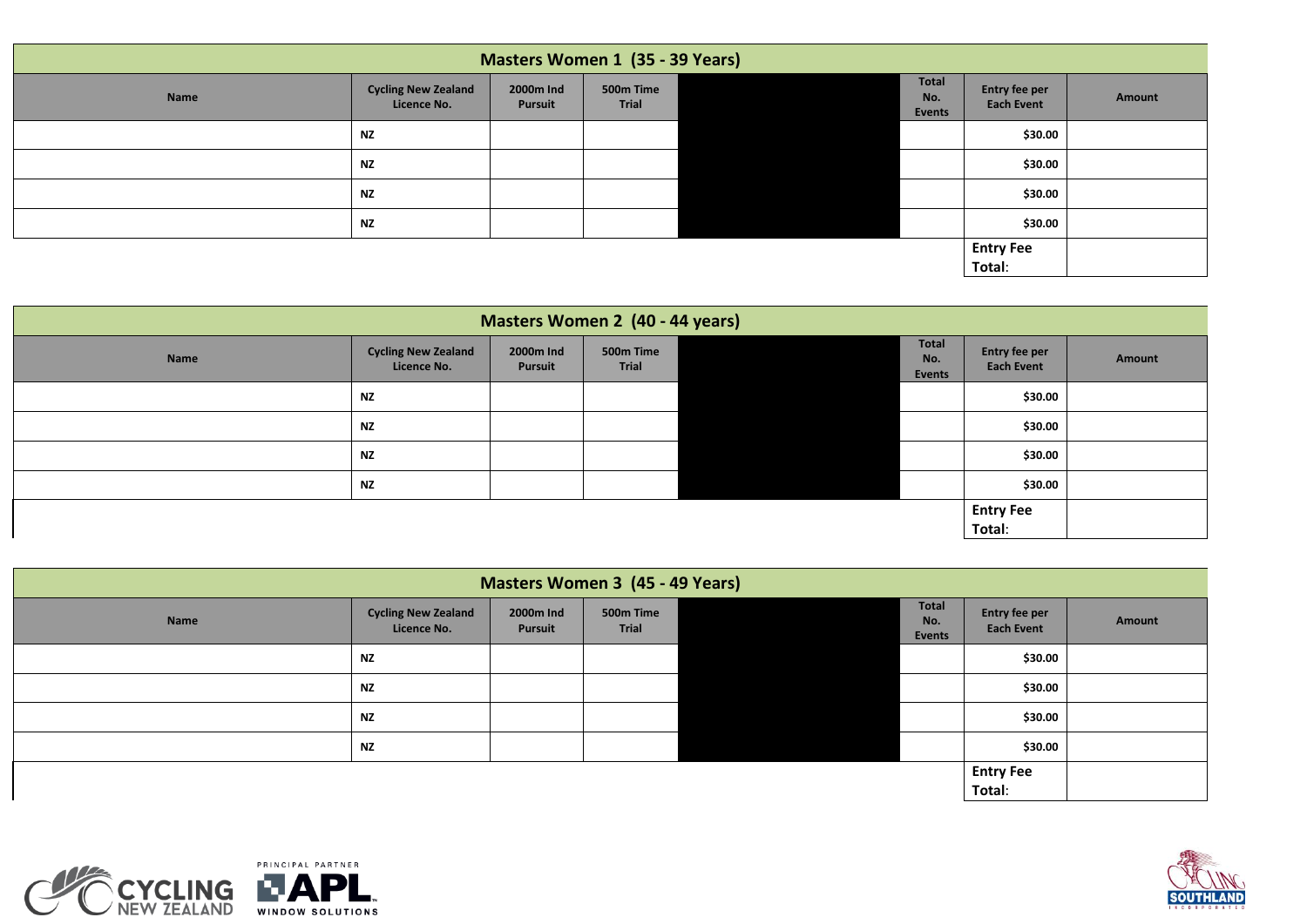|      | Masters Women 4 (50 - 54 years)           |                      |                    |  |                        |                                    |        |  |  |  |  |
|------|-------------------------------------------|----------------------|--------------------|--|------------------------|------------------------------------|--------|--|--|--|--|
| Name | <b>Cycling New Zealand</b><br>Licence No. | 2000m Ind<br>Pursuit | 500m Time<br>Trial |  | Total<br>No.<br>Events | Entry fee per<br><b>Each Event</b> | Amount |  |  |  |  |
|      | <b>NZ</b>                                 |                      |                    |  |                        | \$30.00                            |        |  |  |  |  |
|      | <b>NZ</b>                                 |                      |                    |  |                        | \$30.00                            |        |  |  |  |  |
|      | <b>NZ</b>                                 |                      |                    |  |                        | \$30.00                            |        |  |  |  |  |
|      | <b>NZ</b>                                 |                      |                    |  |                        | \$30.00                            |        |  |  |  |  |
|      | <b>NZ</b>                                 |                      |                    |  |                        | \$30.00                            |        |  |  |  |  |
|      |                                           |                      |                    |  |                        | <b>Entry Fee</b><br>Total:         |        |  |  |  |  |

| <b>Masters Women 5 (55 - 59 Years)</b> |                                           |                      |                    |  |                               |                                    |        |  |  |
|----------------------------------------|-------------------------------------------|----------------------|--------------------|--|-------------------------------|------------------------------------|--------|--|--|
| Name                                   | <b>Cycling New Zealand</b><br>Licence No. | 2000m Ind<br>Pursuit | 500m Time<br>Trial |  | Total<br>No.<br><b>Events</b> | Entry fee per<br><b>Each Event</b> | Amount |  |  |
|                                        | <b>NZ</b>                                 |                      |                    |  |                               | \$30.00                            |        |  |  |
|                                        | <b>NZ</b>                                 |                      |                    |  |                               | \$30.00                            |        |  |  |
|                                        |                                           |                      |                    |  |                               | <b>Entry Fee</b><br>Total:         |        |  |  |

| Masters Women 6 (60 + years) |                                           |                      |                    |  |                               |                                    |        |  |  |  |
|------------------------------|-------------------------------------------|----------------------|--------------------|--|-------------------------------|------------------------------------|--------|--|--|--|
| Name                         | <b>Cycling New Zealand</b><br>Licence No. | 2000m Ind<br>Pursuit | 500m Time<br>Trial |  | Total<br>No.<br><b>Events</b> | Entry fee per<br><b>Each Event</b> | Amount |  |  |  |
|                              | NZ                                        |                      |                    |  |                               | \$30.00                            |        |  |  |  |
|                              | ΝZ                                        |                      |                    |  |                               | \$30.00                            |        |  |  |  |
|                              |                                           |                      |                    |  |                               | <b>Entry Fee</b>                   |        |  |  |  |
|                              |                                           |                      |                    |  |                               | Total:                             |        |  |  |  |



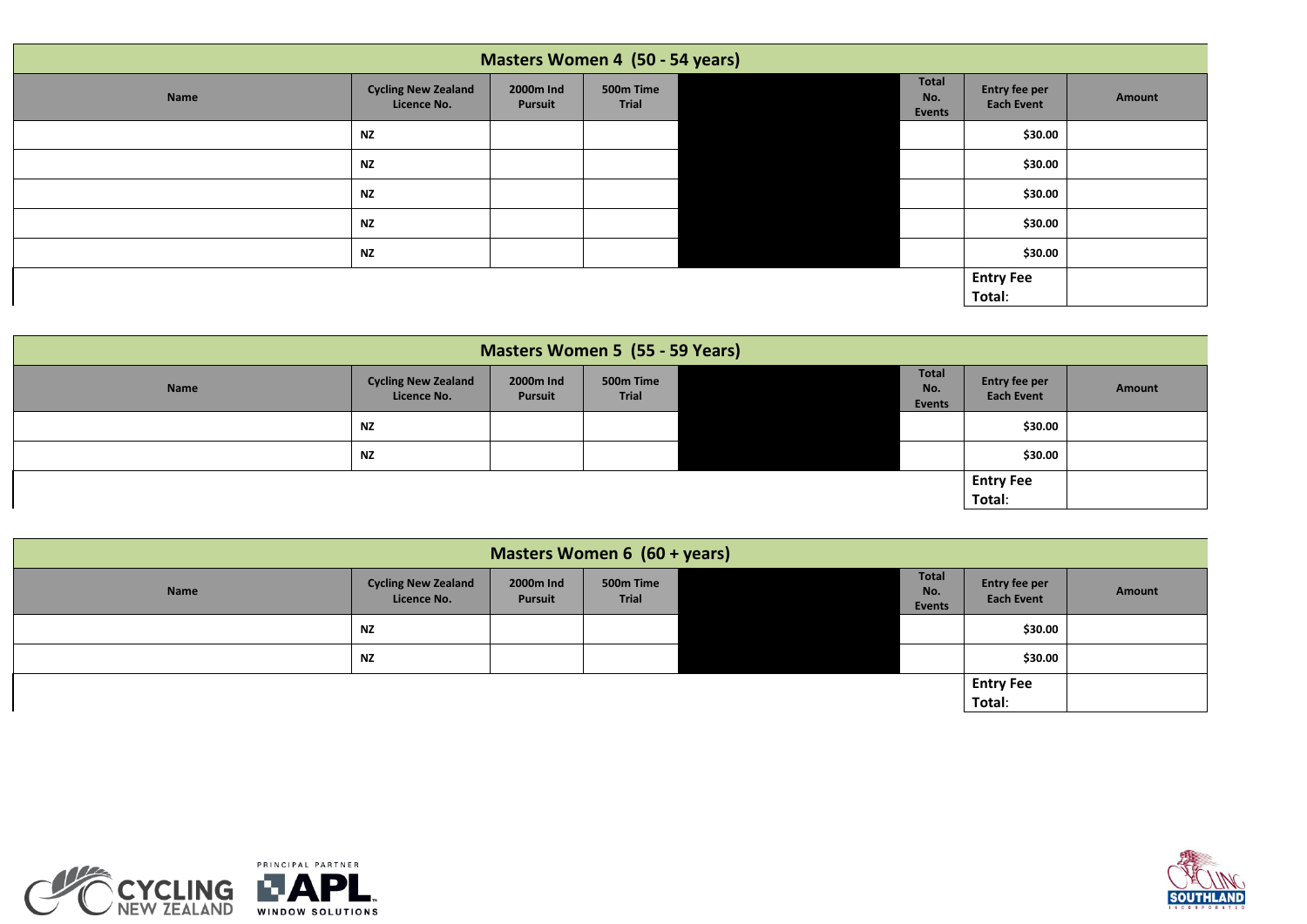#### **IMPORTANT PLEASE READ**

**Masters Individual Pursuit and Time Trial are in 5 year age groups. See Separate entry boxes below.**

|      | Masters Men Cat 1 (35 - 44 Years)         |  |         |        |        |                        |                                    |        |  |  |  |  |
|------|-------------------------------------------|--|---------|--------|--------|------------------------|------------------------------------|--------|--|--|--|--|
| Name | <b>Cycling New Zealand</b><br>Licence No. |  | Scratch | Points | Keirin | Total<br>No.<br>Events | Entry fee per<br><b>Each Event</b> | Amount |  |  |  |  |
|      | <b>NZ</b>                                 |  |         |        |        |                        | \$30.00                            |        |  |  |  |  |
|      | <b>NZ</b>                                 |  |         |        |        |                        | \$30.00                            |        |  |  |  |  |
|      | <b>NZ</b>                                 |  |         |        |        |                        | \$30.00                            |        |  |  |  |  |
|      | <b>NZ</b>                                 |  |         |        |        |                        | \$30.00                            |        |  |  |  |  |
|      | <b>NZ</b>                                 |  |         |        |        |                        | \$30.00                            |        |  |  |  |  |
|      | <b>NZ</b>                                 |  |         |        |        |                        | \$30.00                            |        |  |  |  |  |
|      |                                           |  |         |        |        |                        | <b>Entry Fee</b><br>Total:         |        |  |  |  |  |

|      | Masters Men Cat $2(45-54)$                |  |         |               |        |                               |                                    |        |  |  |  |  |
|------|-------------------------------------------|--|---------|---------------|--------|-------------------------------|------------------------------------|--------|--|--|--|--|
| Name | <b>Cycling New Zealand</b><br>Licence No. |  | Scratch | <b>Points</b> | Keirin | Total<br>No.<br><b>Events</b> | Entry fee per<br><b>Each Event</b> | Amount |  |  |  |  |
|      | <b>NZ</b>                                 |  |         |               |        |                               | \$30.00                            |        |  |  |  |  |
|      | <b>NZ</b>                                 |  |         |               |        |                               | \$30.00                            |        |  |  |  |  |
|      | <b>NZ</b>                                 |  |         |               |        |                               | \$30.00                            |        |  |  |  |  |
|      | <b>NZ</b>                                 |  |         |               |        |                               | \$30.00                            |        |  |  |  |  |
|      | <b>NZ</b>                                 |  |         |               |        |                               | \$30.00                            |        |  |  |  |  |
|      | <b>NZ</b>                                 |  |         |               |        |                               | \$30.00                            |        |  |  |  |  |
|      |                                           |  |         |               |        |                               | <b>Entry Fee</b><br>Total:         |        |  |  |  |  |



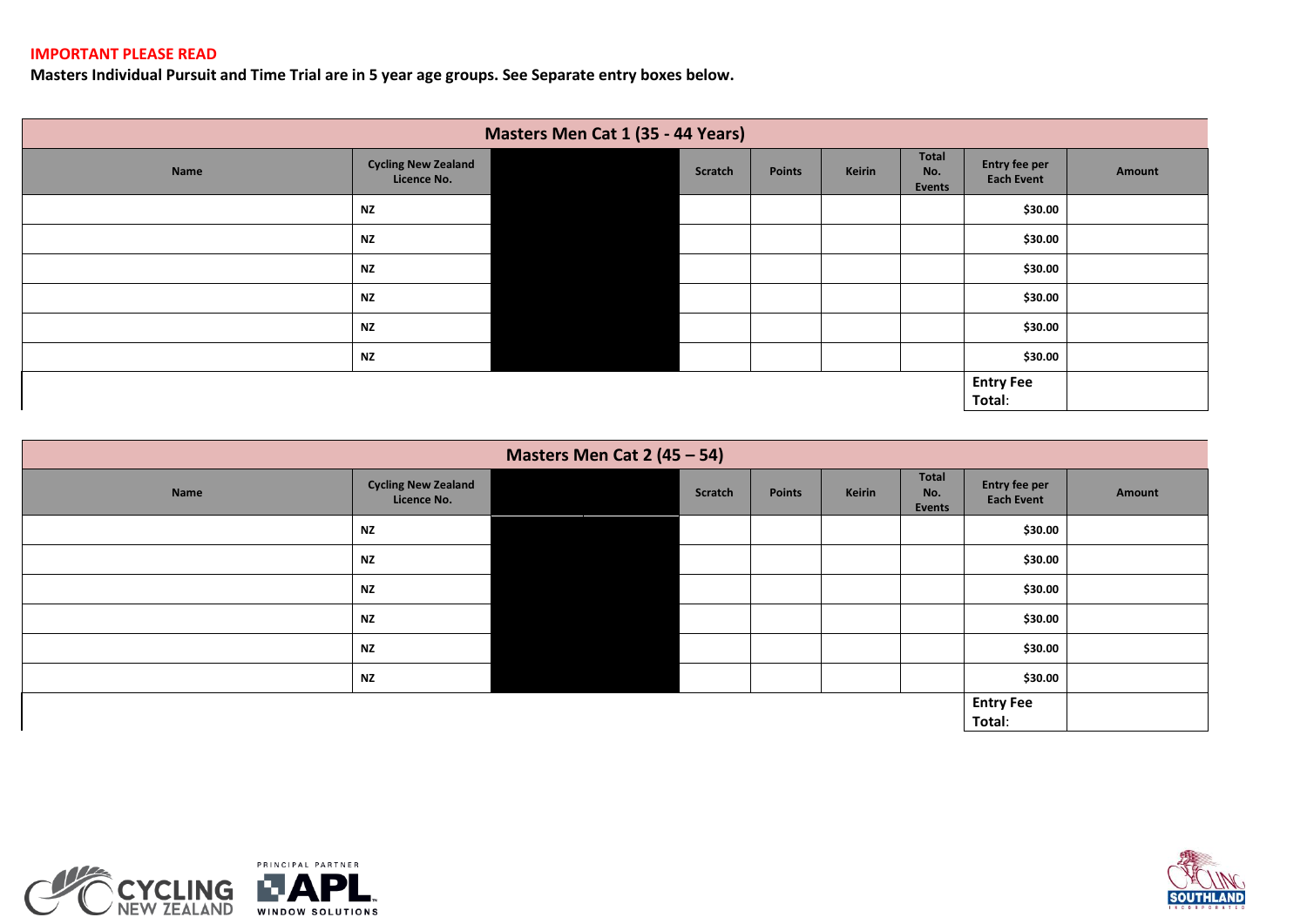|      | Masters Cat 3 (55+)                       |  |         |        |        |                        |                                           |        |  |  |  |
|------|-------------------------------------------|--|---------|--------|--------|------------------------|-------------------------------------------|--------|--|--|--|
| Name | <b>Cycling New Zealand</b><br>Licence No. |  | Scratch | Points | Keirin | Total<br>No.<br>Events | <b>Entry fee per</b><br><b>Each Event</b> | Amount |  |  |  |
|      | <b>NZ</b>                                 |  |         |        |        |                        | \$30.00                                   |        |  |  |  |
|      | <b>NZ</b>                                 |  |         |        |        |                        | \$30.00                                   |        |  |  |  |
|      | <b>NZ</b>                                 |  |         |        |        |                        | \$30.00                                   |        |  |  |  |
|      | <b>NZ</b>                                 |  |         |        |        |                        | \$30.00                                   | \$0.00 |  |  |  |
|      | <b>NZ</b>                                 |  |         |        |        |                        | \$30.00                                   | \$0.00 |  |  |  |
|      |                                           |  |         |        |        |                        | <b>Entry Fee</b><br>Total:                | \$0.00 |  |  |  |

|      | Masters Men 1 (35 - 39 Years)             |                      |                    |  |                                      |                                    |        |  |  |  |  |  |
|------|-------------------------------------------|----------------------|--------------------|--|--------------------------------------|------------------------------------|--------|--|--|--|--|--|
| Name | <b>Cycling New Zealand</b><br>Licence No. | 3000m Ind<br>Pursuit | 750m Time<br>Trial |  | <b>Total</b><br>No.<br><b>Events</b> | Entry fee per<br><b>Each Event</b> | Amount |  |  |  |  |  |
|      | <b>NZ</b>                                 |                      |                    |  |                                      | \$30.00                            |        |  |  |  |  |  |
|      | <b>NZ</b>                                 |                      |                    |  |                                      | \$30.00                            |        |  |  |  |  |  |
|      | <b>NZ</b>                                 |                      |                    |  |                                      | \$30.00                            |        |  |  |  |  |  |
|      | <b>NZ</b>                                 |                      |                    |  |                                      | \$30.00                            |        |  |  |  |  |  |
|      |                                           |                      |                    |  |                                      | <b>Entry Fee</b>                   |        |  |  |  |  |  |
|      |                                           |                      |                    |  |                                      | Total:                             |        |  |  |  |  |  |

| Masters Men 2 (40 - 44 years) |                                           |                      |                    |  |                               |                                    |        |  |
|-------------------------------|-------------------------------------------|----------------------|--------------------|--|-------------------------------|------------------------------------|--------|--|
| Name                          | <b>Cycling New Zealand</b><br>Licence No. | 3000m Ind<br>Pursuit | 750m Time<br>Trial |  | <b>Total</b><br>No.<br>Events | Entry fee per<br><b>Each Event</b> | Amount |  |
|                               | <b>NZ</b>                                 |                      |                    |  |                               | \$30.00                            |        |  |
|                               | <b>NZ</b>                                 |                      |                    |  |                               | \$30.00                            |        |  |
|                               | <b>NZ</b>                                 |                      |                    |  |                               | \$30.00                            |        |  |
|                               | <b>NZ</b>                                 |                      |                    |  |                               | \$30.00                            |        |  |
|                               |                                           |                      |                    |  |                               | <b>Entry Fee</b><br>Total:         |        |  |



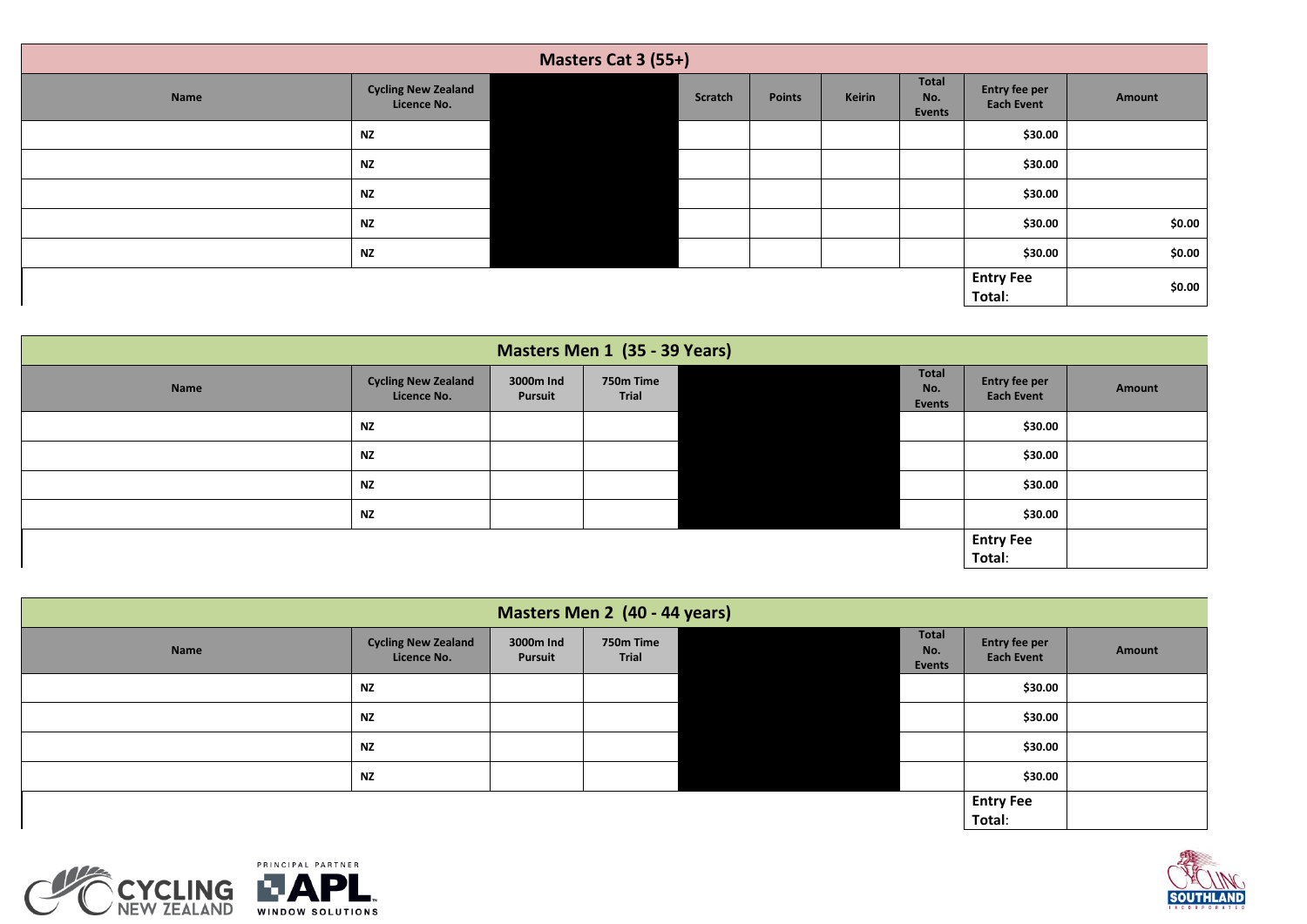| Masters Men 3 (45 - 49 Years) |                                           |                      |                    |  |                                      |                                    |        |
|-------------------------------|-------------------------------------------|----------------------|--------------------|--|--------------------------------------|------------------------------------|--------|
| Name                          | <b>Cycling New Zealand</b><br>Licence No. | 3000m Ind<br>Pursuit | 750m Time<br>Trial |  | <b>Total</b><br>No.<br><b>Events</b> | Entry fee per<br><b>Each Event</b> | Amount |
|                               | <b>NZ</b>                                 |                      |                    |  |                                      | \$30.00                            |        |
|                               | <b>NZ</b>                                 |                      |                    |  |                                      | \$30.00                            |        |
|                               | <b>NZ</b>                                 |                      |                    |  |                                      | \$30.00                            |        |
|                               | <b>NZ</b>                                 |                      |                    |  |                                      | \$30.00                            |        |
|                               |                                           |                      |                    |  |                                      | <b>Entry Fee</b><br>Total:         |        |

| Masters Men 4 (50 - 54 years) |                                           |                      |                    |  |                               |                                    |        |
|-------------------------------|-------------------------------------------|----------------------|--------------------|--|-------------------------------|------------------------------------|--------|
| Name                          | <b>Cycling New Zealand</b><br>Licence No. | 2000m Ind<br>Pursuit | 500m Time<br>Trial |  | <b>Total</b><br>No.<br>Events | Entry fee per<br><b>Each Event</b> | Amount |
|                               | <b>NZ</b>                                 |                      |                    |  |                               | \$30.00                            |        |
|                               | <b>NZ</b>                                 |                      |                    |  |                               | \$30.00                            |        |
|                               | <b>NZ</b>                                 |                      |                    |  |                               | \$30.00                            |        |
|                               | <b>NZ</b>                                 |                      |                    |  |                               | \$30.00                            |        |
|                               |                                           |                      |                    |  |                               | <b>Entry Fee</b><br>Total:         |        |

| Masters Men 5 (55 - 59 Years) |                                           |                      |                           |  |                        |                                    |        |
|-------------------------------|-------------------------------------------|----------------------|---------------------------|--|------------------------|------------------------------------|--------|
| Name                          | <b>Cycling New Zealand</b><br>Licence No. | 2000m Ind<br>Pursuit | 500m Time<br><b>Trial</b> |  | Total<br>No.<br>Events | Entry fee per<br><b>Each Event</b> | Amount |
|                               | <b>NZ</b>                                 |                      |                           |  |                        | \$30.00                            |        |
|                               | <b>NZ</b>                                 |                      |                           |  |                        | \$30.00                            |        |
|                               | <b>NZ</b>                                 |                      |                           |  |                        | \$30.00                            |        |
|                               | <b>NZ</b>                                 |                      |                           |  |                        | \$30.00                            |        |
|                               |                                           |                      |                           |  |                        | <b>Entry Fee</b><br>Total:         |        |



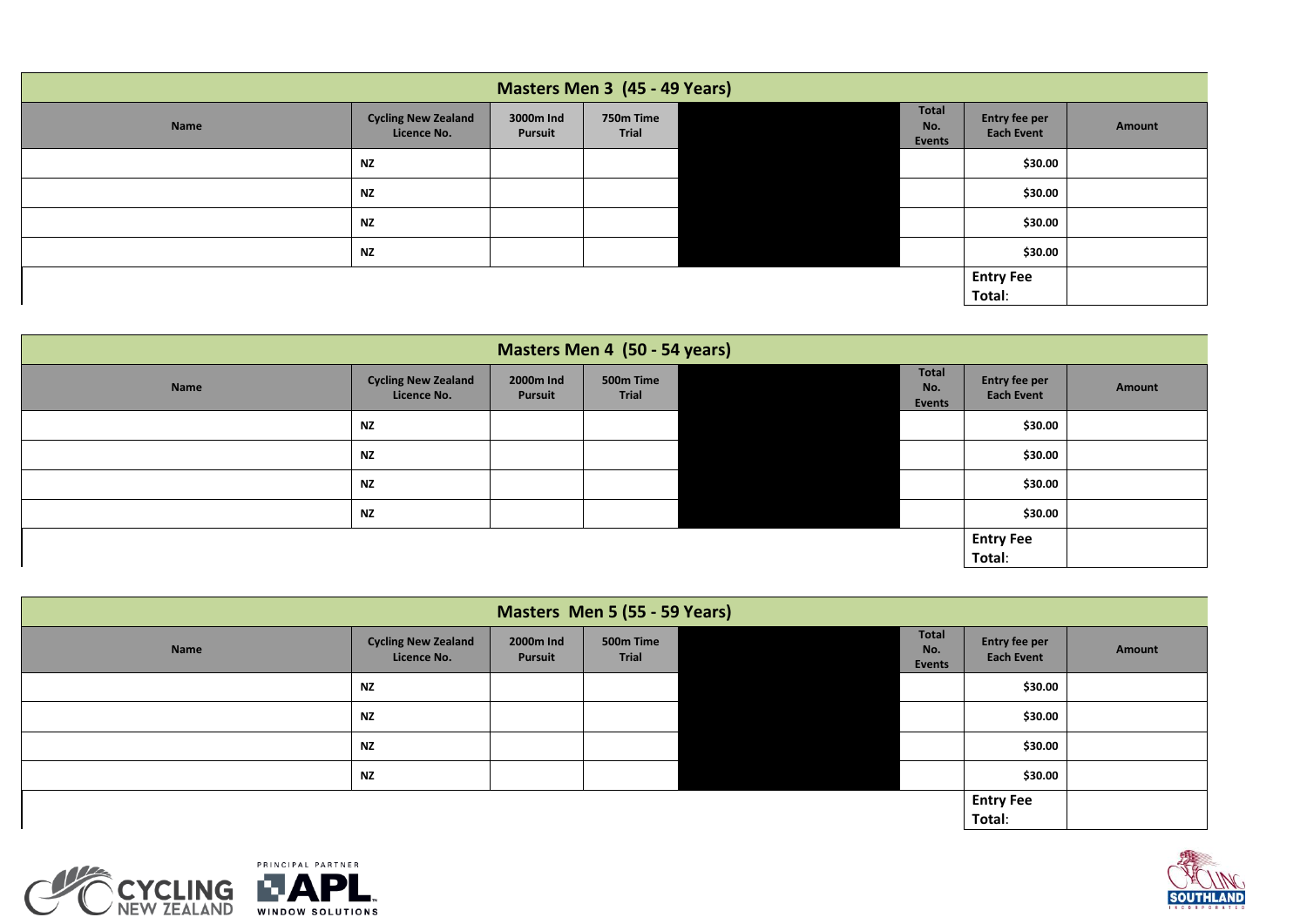| Masters Men 6 (60 + years) |                                           |                      |                    |  |                        |                                    |        |
|----------------------------|-------------------------------------------|----------------------|--------------------|--|------------------------|------------------------------------|--------|
| Name                       | <b>Cycling New Zealand</b><br>Licence No. | 2000m Ind<br>Pursuit | 500m Time<br>Trial |  | Total<br>No.<br>Events | Entry fee per<br><b>Each Event</b> | Amount |
|                            | <b>NZ</b>                                 |                      |                    |  |                        | \$30.00                            |        |
|                            | <b>NZ</b>                                 |                      |                    |  |                        | \$30.00                            |        |
|                            | <b>NZ</b>                                 |                      |                    |  |                        | \$30.00                            |        |
|                            | <b>NZ</b>                                 |                      |                    |  |                        | \$30.00                            |        |
|                            |                                           |                      |                    |  |                        | <b>Entry Fee</b>                   |        |
|                            |                                           |                      |                    |  |                        | Total:                             |        |

| <b>Junior U17 Girls</b> |                                           |                                  |                    |                     |                       |            |                               |                                    |        |
|-------------------------|-------------------------------------------|----------------------------------|--------------------|---------------------|-----------------------|------------|-------------------------------|------------------------------------|--------|
|                         |                                           | <b>Qualifying Times Required</b> |                    |                     |                       |            |                               |                                    |        |
| Name                    | <b>Cycling New Zealand</b><br>Licence No. | <b>Sprint</b>                    | 500m Time<br>Trial | 2000 Ind<br>Pursuit | 7.5k<br><b>Points</b> | 5k Scratch | <b>Total</b><br>No.<br>Events | Entry fee per<br><b>Each Event</b> | Amount |
|                         | <b>NZ</b>                                 |                                  |                    |                     |                       |            |                               | \$25.00                            |        |
|                         | <b>NZ</b>                                 |                                  |                    |                     |                       |            |                               | \$25.00                            |        |
|                         | <b>NZ</b>                                 |                                  |                    |                     |                       |            |                               | \$25.00                            |        |
|                         | <b>NZ</b>                                 |                                  |                    |                     |                       |            |                               | \$25.00                            |        |
|                         | <b>NZ</b>                                 |                                  |                    |                     |                       |            |                               | \$25.00                            |        |
|                         |                                           |                                  |                    |                     |                       |            |                               | <b>Entry Fee</b><br>Total:         |        |



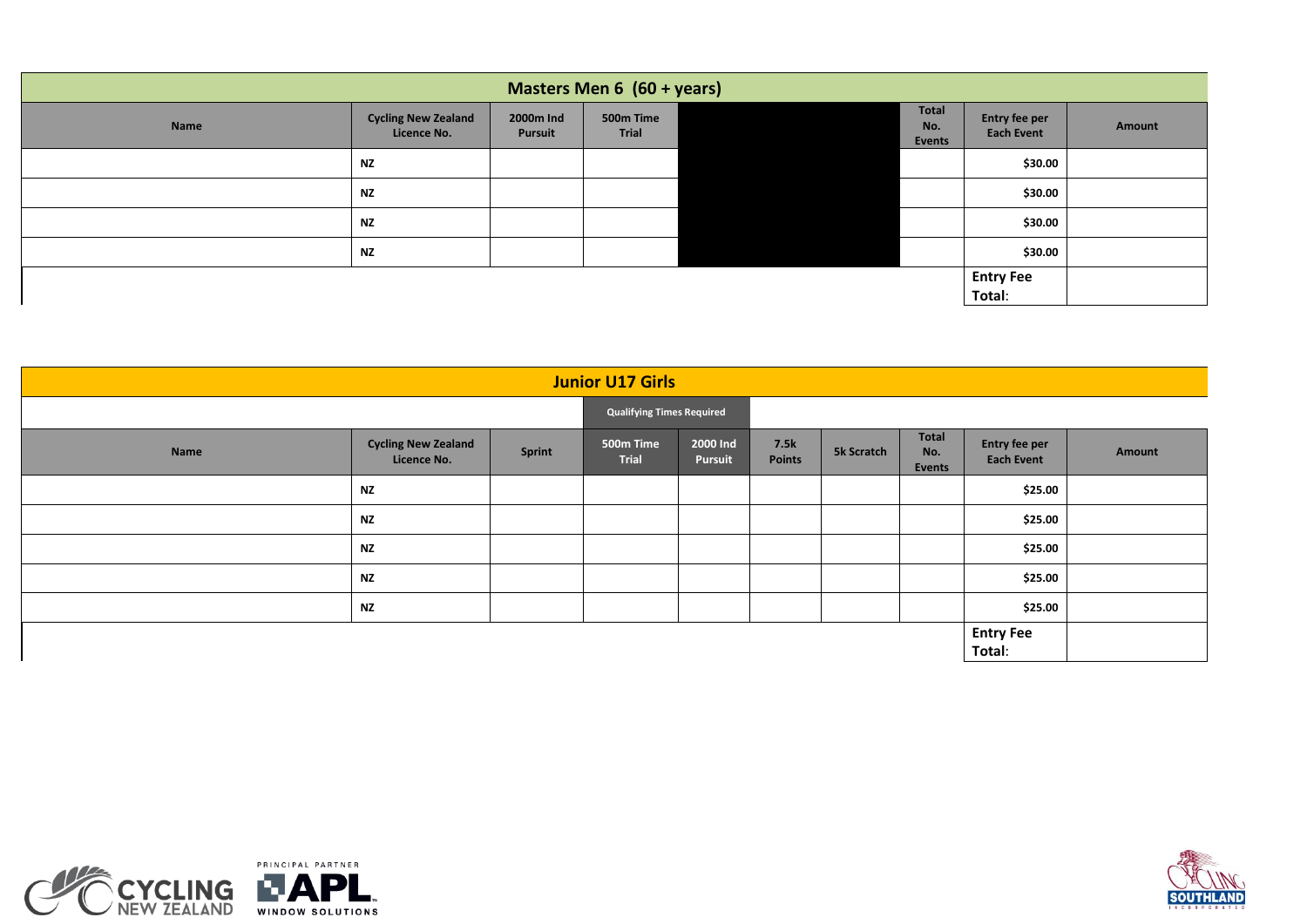| <b>Junior U17 Boys</b>  |                                           |                                 |                 |                     |            |              |                     |                             |        |
|-------------------------|-------------------------------------------|---------------------------------|-----------------|---------------------|------------|--------------|---------------------|-----------------------------|--------|
|                         |                                           | <b>Qualiying Times Required</b> |                 |                     |            |              |                     |                             |        |
| Name                    | <b>Cycling New Zealand</b><br>Licence No. | Sprint                          | 500m Time Trial | 2000 Ind<br>Pursuit | 10k Points | 7.5k Scratch | Total No.<br>Events | Entry fee per Each<br>Event | Amount |
|                         | <b>NZ</b>                                 |                                 |                 |                     |            |              |                     | \$25.00                     |        |
|                         | <b>NZ</b>                                 |                                 |                 |                     |            |              |                     | \$25.00                     |        |
|                         | <b>NZ</b>                                 |                                 |                 |                     |            |              |                     | \$25.00                     |        |
|                         | <b>NZ</b>                                 |                                 |                 |                     |            |              |                     | \$25.00                     |        |
|                         | <b>NZ</b>                                 |                                 |                 |                     |            |              |                     | \$25.00                     |        |
| <b>Entry Fee Total:</b> |                                           |                                 |                 |                     |            |              |                     |                             |        |

| <b>Junior U15 Girls</b> |                                           |              |                 |                 |                  |  |                     |                             |        |
|-------------------------|-------------------------------------------|--------------|-----------------|-----------------|------------------|--|---------------------|-----------------------------|--------|
| Name                    | <b>Cycling New Zealand</b><br>Licence No. | <b>Derby</b> | 500m Time Trial | 1500<br>Scratch | <b>5k Points</b> |  | Total No.<br>Events | Entry fee per Each<br>Event | Amount |
|                         | <b>NZ</b>                                 |              |                 |                 |                  |  |                     | \$25.00                     |        |
|                         | <b>NZ</b>                                 |              |                 |                 |                  |  |                     | \$25.00                     |        |
|                         | <b>NZ</b>                                 |              |                 |                 |                  |  |                     | \$25.00                     |        |
|                         | <b>NZ</b>                                 |              |                 |                 |                  |  |                     | \$25.00                     |        |
|                         | <b>NZ</b>                                 |              |                 |                 |                  |  |                     | \$25.00                     |        |
|                         |                                           |              |                 |                 |                  |  |                     | <b>Entry Fee Total:</b>     |        |

| <b>Junior U15 Boys</b> |                                           |              |                 |            |             |  |                     |                             |        |
|------------------------|-------------------------------------------|--------------|-----------------|------------|-------------|--|---------------------|-----------------------------|--------|
| Name                   | <b>Cycling New Zealand</b><br>Licence No. | <b>Derby</b> | 500m Time Trial | 2k Scratch | 7.5k Points |  | Total No.<br>Events | Entry fee per Each<br>Event | Amount |
|                        | NZ                                        |              |                 |            |             |  |                     | \$25.00                     |        |
|                        | NZ                                        |              |                 |            |             |  |                     | \$25.00                     |        |
|                        | <b>NZ</b>                                 |              |                 |            |             |  |                     | \$25.00                     |        |
|                        | <b>NZ</b>                                 |              |                 |            |             |  |                     | \$25.00                     |        |
|                        | <b>NZ</b>                                 |              |                 |            |             |  |                     | \$25.00                     |        |
|                        |                                           |              |                 |            |             |  |                     | <b>Entry Fee Total:</b>     |        |

*Enter this amount on the final page to reconcile your total amount* **<b>Sub Total Sub Total Sub Total Sub Total**